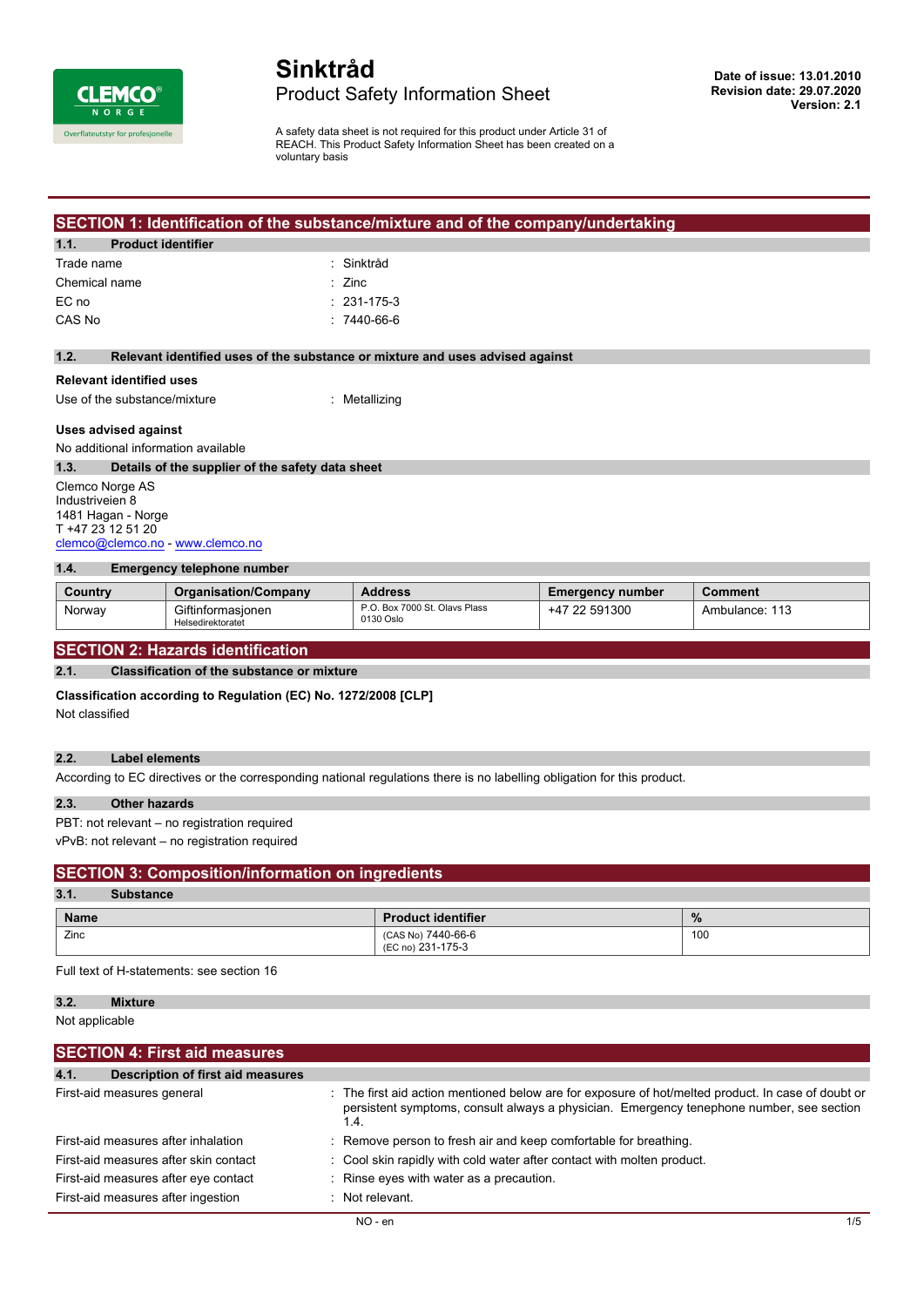Product Safety Information Sheet

A safety data sheet is not required for this product under Article 31 of REACH. This Product Safety Information Sheet has been created on a voluntary basis

| 4.2.            | Most important symptoms and effects, both acute and delayed             |                                                                                                                                                  |
|-----------------|-------------------------------------------------------------------------|--------------------------------------------------------------------------------------------------------------------------------------------------|
|                 | Symptoms/injuries after inhalation                                      | : Vapours inhalation: May cause metal fever with flu-like symptoms.                                                                              |
|                 | Symptoms/injuries after skin contact                                    | : Heated product causes burns.                                                                                                                   |
| 4.3.            |                                                                         | Indication of any immediate medical attention and special treatment needed                                                                       |
|                 | Treat symptomatically.                                                  |                                                                                                                                                  |
|                 | <b>SECTION 5: Firefighting measures</b>                                 |                                                                                                                                                  |
| 5.1.            | <b>Extinguishing media</b>                                              |                                                                                                                                                  |
|                 | Suitable extinguishing media                                            | : Dry powder. D powder. Sand.                                                                                                                    |
|                 | Unsuitable extinguishing media                                          | : Water Foam.                                                                                                                                    |
| 5.2.            | Special hazards arising from the substance or mixture                   |                                                                                                                                                  |
| Fire hazard     |                                                                         | : Non flammable.                                                                                                                                 |
| 5.3.            | <b>Advice for firefighters</b>                                          |                                                                                                                                                  |
|                 | Protection during firefighting                                          | Do not attempt to take action without suitable protective equipment. Self-contained breathing<br>apparatus. Complete protective clothing.        |
|                 | <b>SECTION 6: Accidental release measures</b>                           |                                                                                                                                                  |
| 6.1.            | Personal precautions, protective equipment and emergency procedures     |                                                                                                                                                  |
|                 | General measures                                                        | : Ventilate spillage area. Use personal protective equipment as required. Refer to section 8.                                                    |
| 6.2.            | <b>Environmental precautions</b>                                        |                                                                                                                                                  |
|                 | Avoid release to the environment.                                       |                                                                                                                                                  |
|                 |                                                                         |                                                                                                                                                  |
| 6.3.            | Methods and material for containment and cleaning up                    |                                                                                                                                                  |
|                 | Methods for cleaning up                                                 | Mechanically recover the product.                                                                                                                |
|                 | Other information                                                       | Dispose of materials or solid residues at an authorized site. Refer to section 13.                                                               |
| 6.4.            | <b>Reference to other sections</b>                                      |                                                                                                                                                  |
|                 | For further information refer to section 8 and 13.                      |                                                                                                                                                  |
|                 | <b>SECTION 7: Handling and storage</b>                                  |                                                                                                                                                  |
|                 |                                                                         |                                                                                                                                                  |
| 7.1.            |                                                                         |                                                                                                                                                  |
|                 | <b>Precautions for safe handling</b><br>Precautions for safe handling   | Ensure good ventilation of the work station. Avoid contact with hot/molten metal. Avoid                                                          |
|                 |                                                                         | breathing fume. Avoid dust production. Wear personal protective equipment. Refer to section 8.                                                   |
|                 | Hygiene measures                                                        | Do not eat, drink or smoke when using this product. Always wash hands after handling the<br>product.                                             |
| 7.2.            | Conditions for safe storage, including any incompatibilities            |                                                                                                                                                  |
|                 | Storage conditions                                                      | : No special storage required.                                                                                                                   |
|                 |                                                                         |                                                                                                                                                  |
| 7.3.            | Specific end use(s)                                                     |                                                                                                                                                  |
|                 | No additional information available                                     |                                                                                                                                                  |
|                 | <b>SECTION 8: Exposure controls/personal protection</b>                 |                                                                                                                                                  |
| 8.1.            | <b>Control parameters</b>                                               |                                                                                                                                                  |
|                 | No additional information available                                     |                                                                                                                                                  |
| 8.2.            | <b>Exposure controls</b>                                                |                                                                                                                                                  |
|                 | Appropriate engineering controls                                        | : Ensure good ventilation of the work station.                                                                                                   |
|                 | Hand protection:                                                        |                                                                                                                                                  |
|                 | Heat resistant gloves. EN 407. EN 12477                                 |                                                                                                                                                  |
| Eye protection: | Face shield. EN 175                                                     |                                                                                                                                                  |
|                 | Skin and body protection:<br>Wear suitable protective clothing          |                                                                                                                                                  |
|                 | <b>Respiratory protection:</b><br>the dust emission and the welding arc | During metallization an approved full face mask with welding glass (DIN 5 or higher) with compressed air supply must be woren to protect against |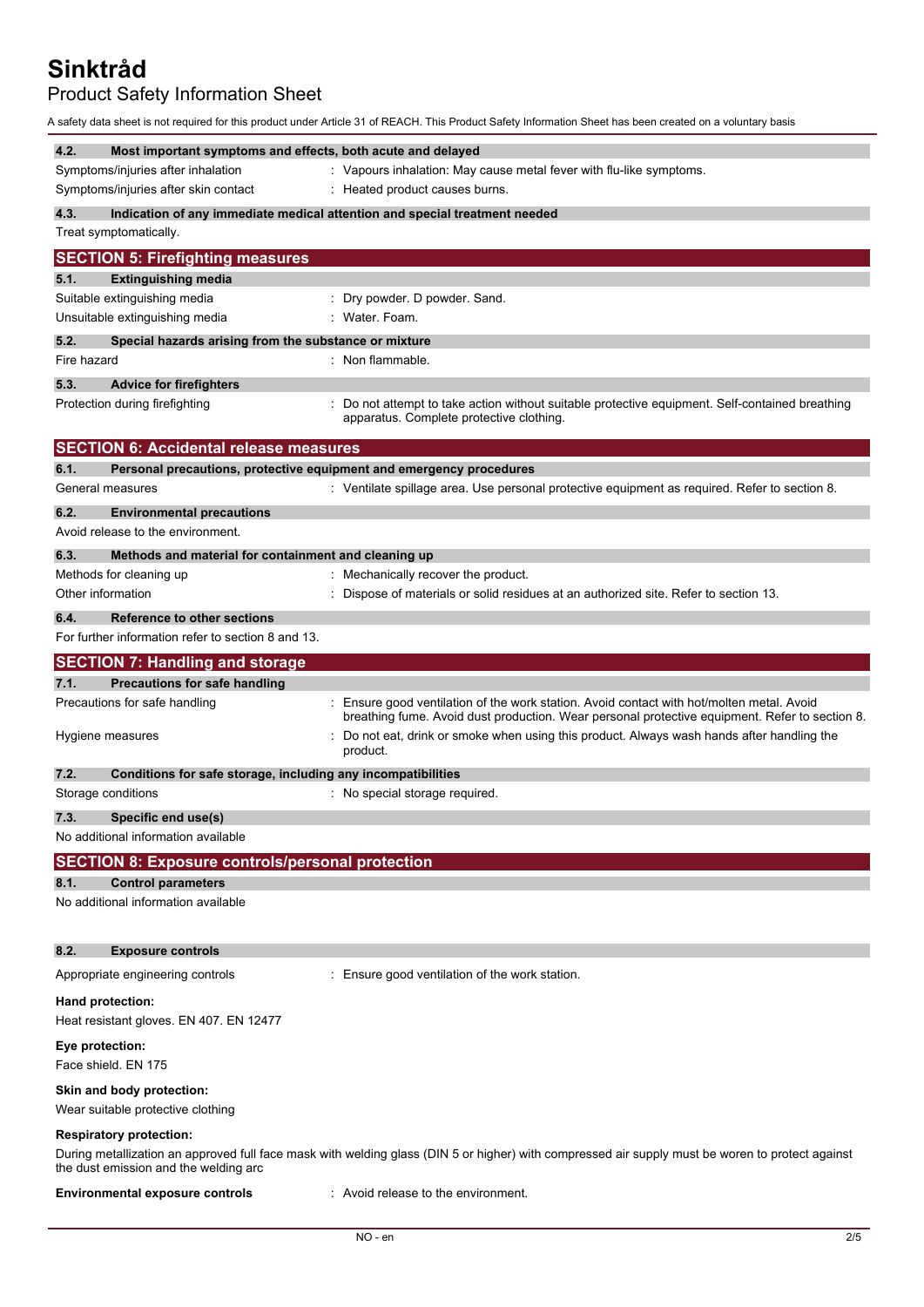Product Safety Information Sheet

A safety data sheet is not required for this product under Article 31 of REACH. This Product Safety Information Sheet has been created on a voluntary basis

| <b>SECTION 9: Physical and chemical properties</b>            |                        |  |
|---------------------------------------------------------------|------------------------|--|
| Information on basic physical and chemical properties<br>9.1. |                        |  |
| Physical state                                                | : Solid                |  |
| Colour                                                        | Silver.                |  |
| Odour                                                         | : odourless.           |  |
| Odour threshold                                               | : Not applicable       |  |
| рH                                                            | : Not applicable       |  |
| Relative evaporation rate (butyl acetate=1)                   | : Not applicable       |  |
| Melting point                                                 | : 419 °C               |  |
| Freezing point                                                | : Not applicable       |  |
| Boiling point                                                 | : Not applicable       |  |
| Flash point                                                   | : Not applicable       |  |
| Auto-ignition temperature                                     | : Not applicable       |  |
| Decomposition temperature                                     | Not applicable         |  |
| Flammability (solid, gas)                                     | Non flammable          |  |
| Vapour pressure                                               | : Not applicable       |  |
| Relative vapour density at 20 °C                              | : Not applicable       |  |
| Relative density                                              | : Not applicable       |  |
| Density                                                       | : 7.1 g/m <sup>3</sup> |  |
| Solubility                                                    | : Insoluble in water.  |  |
| Log Pow                                                       | : No data available    |  |
| Viscosity, kinematic                                          | : Not applicable       |  |
| Viscosity, dynamic                                            | : Not applicable       |  |
| <b>Explosive properties</b>                                   | Not explosive.         |  |
| Oxidising properties                                          | Non flammable.         |  |
| <b>Explosive limits</b>                                       | Not applicable         |  |

# **9.2. Other information**

No additional information available

# **SECTION 10: Stability and reactivity**

#### **10.1. Reactivity**

The product is non-reactive under normal conditions of use, storage and transport.

## **10.2. Chemical stability**

Stable under normal conditions.

# **10.3. Possibility of hazardous reactions**

No dangerous reactions known under normal conditions of use.

# **10.4. Conditions to avoid**

None under recommended storage and handling conditions (see section 7).

### **10.5. Incompatible materials**

No additional information available

# **10.6. Hazardous decomposition products**

Under normal conditions of storage and use, hazardous decomposition products should not be produced.

| <b>SECTION 11: Toxicological information</b>  |                                                                                                                                                |  |
|-----------------------------------------------|------------------------------------------------------------------------------------------------------------------------------------------------|--|
| 11.1.<br>Information on toxicological effects |                                                                                                                                                |  |
| Acute toxicity                                | : Not classified. Based on available data, the classification criteria are not met                                                             |  |
| Skin corrosion/irritation                     | Not classified. Based on available data, the classification criteria are not met<br>pH: Not applicable                                         |  |
| Serious eye damage/irritation                 | Not classified. Based on available data, the classification criteria are not met. Dust may irritate<br>eyes mechanically<br>pH: Not applicable |  |
| Respiratory or skin sensitisation             | : Not classified (Based on available data, the classification criteria are not met)                                                            |  |
| Germ cell mutagenicity                        | : Not classified (Based on available data, the classification criteria are not met)                                                            |  |
| Carcinogenicity                               | : Not classified (Based on available data, the classification criteria are not met)                                                            |  |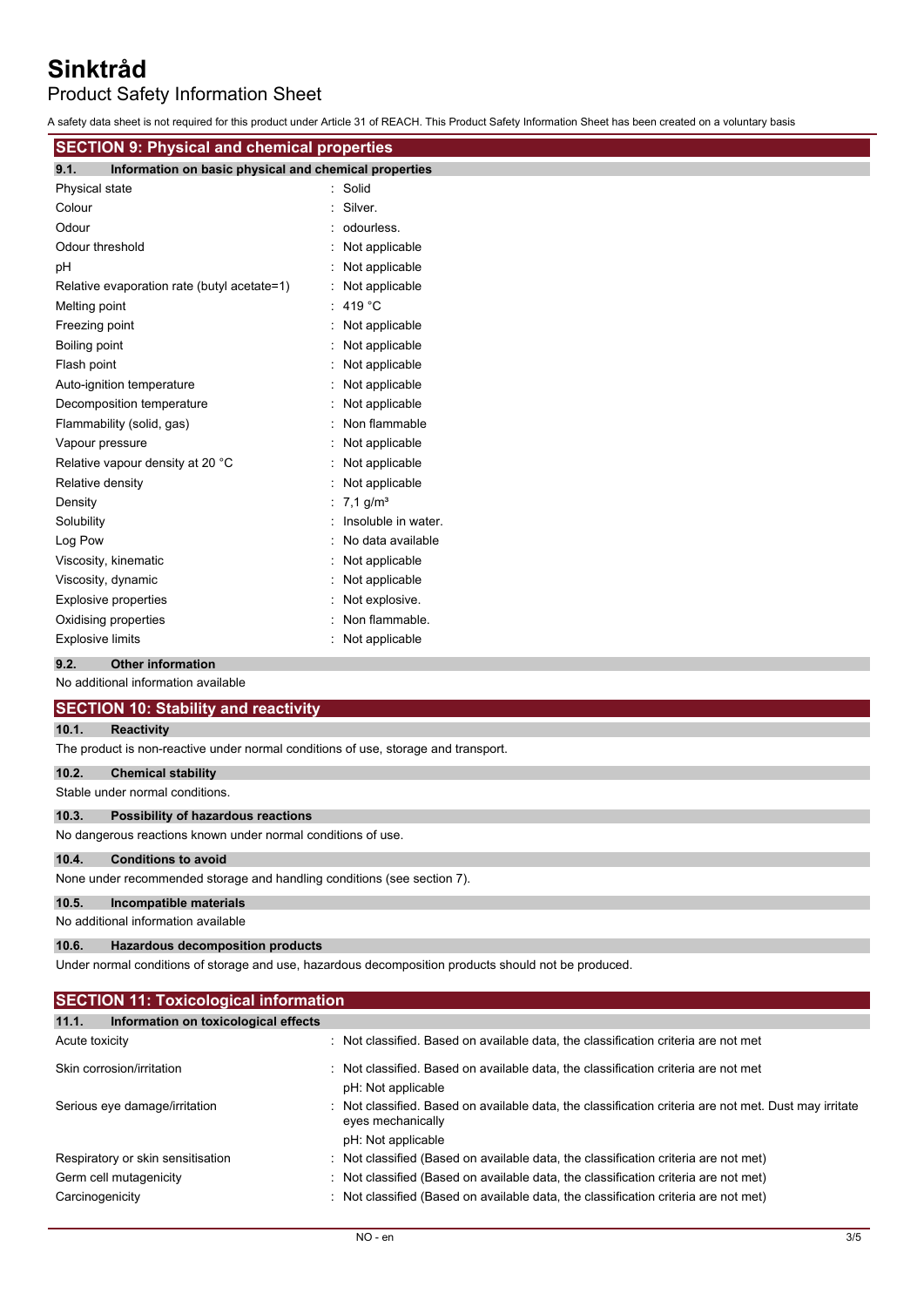# Product Safety Information Sheet

A safety data sheet is not required for this product under Article 31 of REACH. This Product Safety Information Sheet has been created on a voluntary basis

| Reproductive toxicity<br>Specific target organ toxicity (single exposure) | : Not classified (Based on available data, the classification criteria are not met)<br>Not classified. Based on available data, the classification criteria are not met. In case of<br>inhalation of fumes: May cause metal fever with flu-like symptoms |
|---------------------------------------------------------------------------|----------------------------------------------------------------------------------------------------------------------------------------------------------------------------------------------------------------------------------------------------------|
| Specific target organ toxicity (repeated<br>exposure)                     | : Not classified (Based on available data, the classification criteria are not met)                                                                                                                                                                      |
| Aspiration hazard                                                         | : Not classified (Based on available data, the classification criteria are not met)                                                                                                                                                                      |
| Other information                                                         | Likely routes of exposure: inhalation, skin and eye.                                                                                                                                                                                                     |

# **SECTION 12: Ecological information**

**12.1. Toxicity**

Ecology - general **induced in the Environment.** Does not contain any ingredients currently classified as Dangerous for the Environment.

# **12.2. Persistence and degradability**

| Sinktråd (7440-66-6)                                                |                                               |
|---------------------------------------------------------------------|-----------------------------------------------|
| Persistence and degradability<br>Not relevant. Inorganic substance. |                                               |
|                                                                     |                                               |
| 12.3.<br><b>Bioaccumulative potential</b>                           |                                               |
| Sinktråd (7440-66-6)                                                |                                               |
| Bioaccumulative potential                                           | Low bioaccumulation potential.                |
| 12.4.<br><b>Mobility in soil</b>                                    |                                               |
| Sinktråd (7440-66-6)                                                |                                               |
| Ecology - soil                                                      | Insoluble in water. Substance sinks in water. |
|                                                                     |                                               |
| <b>Results of PBT and vPvB assessment</b><br>12.5.                  |                                               |
| Sinktråd (7440-66-6)                                                |                                               |
| PBT: not relevant - no registration required                        |                                               |
| vPvB: not relevant – no registration required                       |                                               |
|                                                                     |                                               |
| 12.6.<br>Other adverse effects                                      |                                               |

Additional information **interest in the environment** : Avoid release to the environment

| <b>SECTION 13: Disposal considerations</b> |                                                                                          |  |
|--------------------------------------------|------------------------------------------------------------------------------------------|--|
| 13.1.<br>Waste treatment methods           |                                                                                          |  |
| Waste treatment methods                    | : Non hazardous waste. Remove to an authorized waste treatment plant.                    |  |
| European List of Waste (LoW) code          | : 06 04 99 - wastes not otherwise specified<br>11 01 99 - wastes not otherwise specified |  |

# **SECTION 14: Transport information**

| In accordance with ADR / RID / IMDG / IATA / ADN |               |               |               |               |
|--------------------------------------------------|---------------|---------------|---------------|---------------|
| <b>ADR</b>                                       | <b>IMDG</b>   | <b>IATA</b>   | <b>ADN</b>    | <b>RID</b>    |
| <b>UN number</b><br>14.1.                        |               |               |               |               |
| Not regulated                                    | Not regulated | Not regulated | Not regulated | Not regulated |
| 14.2.<br>UN proper shipping name                 |               |               |               |               |
| Not regulated                                    | Not regulated | Not regulated | Not regulated | Not regulated |
| Not regulated                                    | Not regulated | Not regulated | Not regulated | Not regulated |
|                                                  |               |               |               |               |
| <b>Transport hazard class(es)</b><br>14.3.       |               |               |               |               |
| Not regulated                                    | Not regulated | Not regulated | Not regulated | Not regulated |
| Not regulated                                    | Not regulated | Not regulated | Not regulated | Not regulated |
| <b>Packing group</b><br>14.4.                    |               |               |               |               |
| Not regulated                                    | Not regulated | Not regulated | Not regulated | Not regulated |
| <b>Environmental hazards</b><br>14.5.            |               |               |               |               |
| Not regulated                                    | Not regulated | Not regulated | Not regulated | Not regulated |
| No supplementary information available           |               |               |               |               |

# **14.6. Special precautions for user**

#### **- Overland transport**

Not regulated